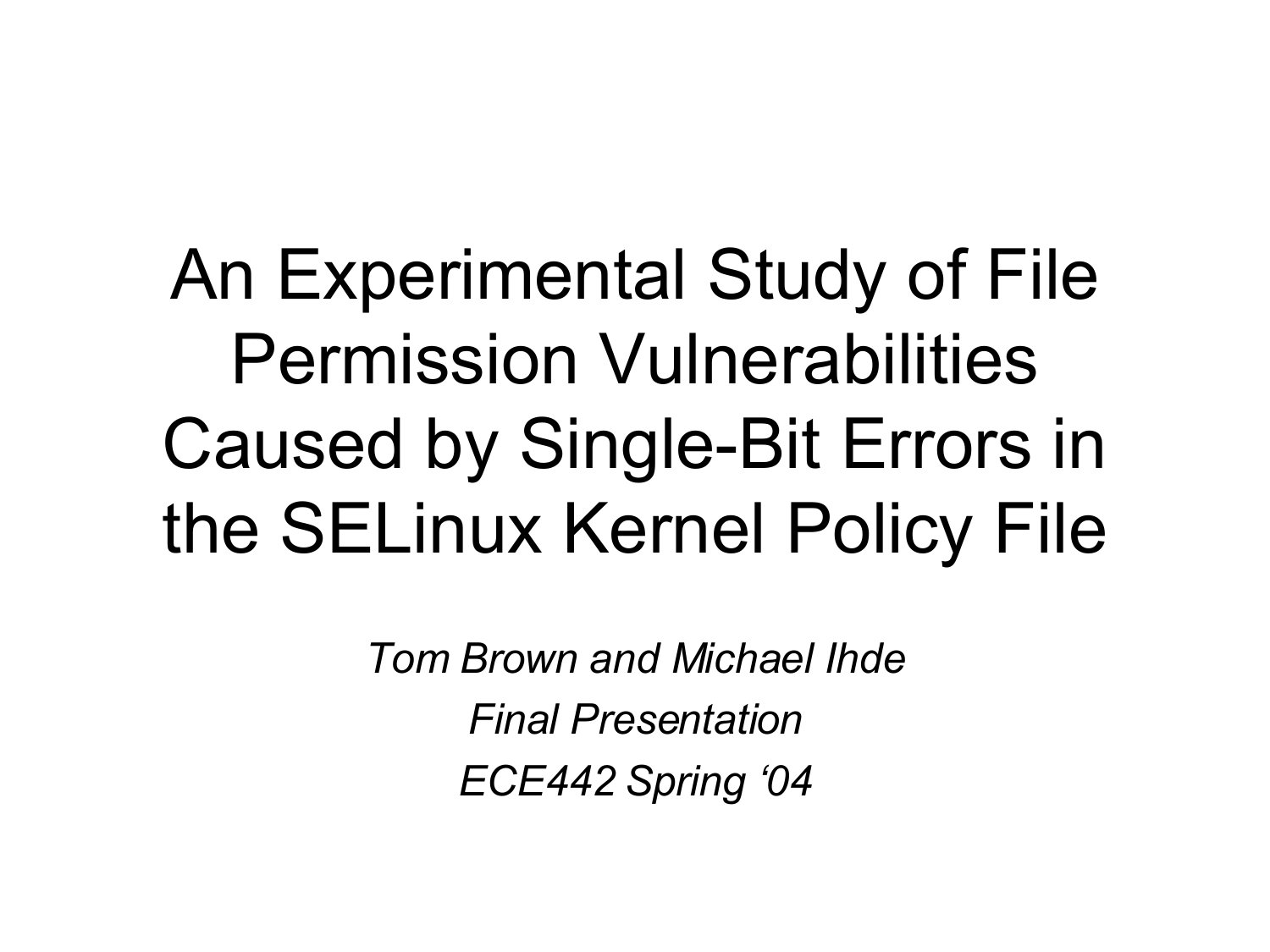# Quick Review of Project Goal

- Determine if SELinux is vulnerable to single-bit errors
	- First study focuses on errors in policy file
- 4Mbit DRAM suffers approx. 6000 FIT [1]
- A system with 1GB of standard ECC will still experience 3435 FIT [2]
	- Equivalent to 900 errors in 10000 machines over 3 years
	- Google uses at least 15,000 commodity machines
		- 1% fault vulnerability rate would create 13 vulnerabilites in 3 years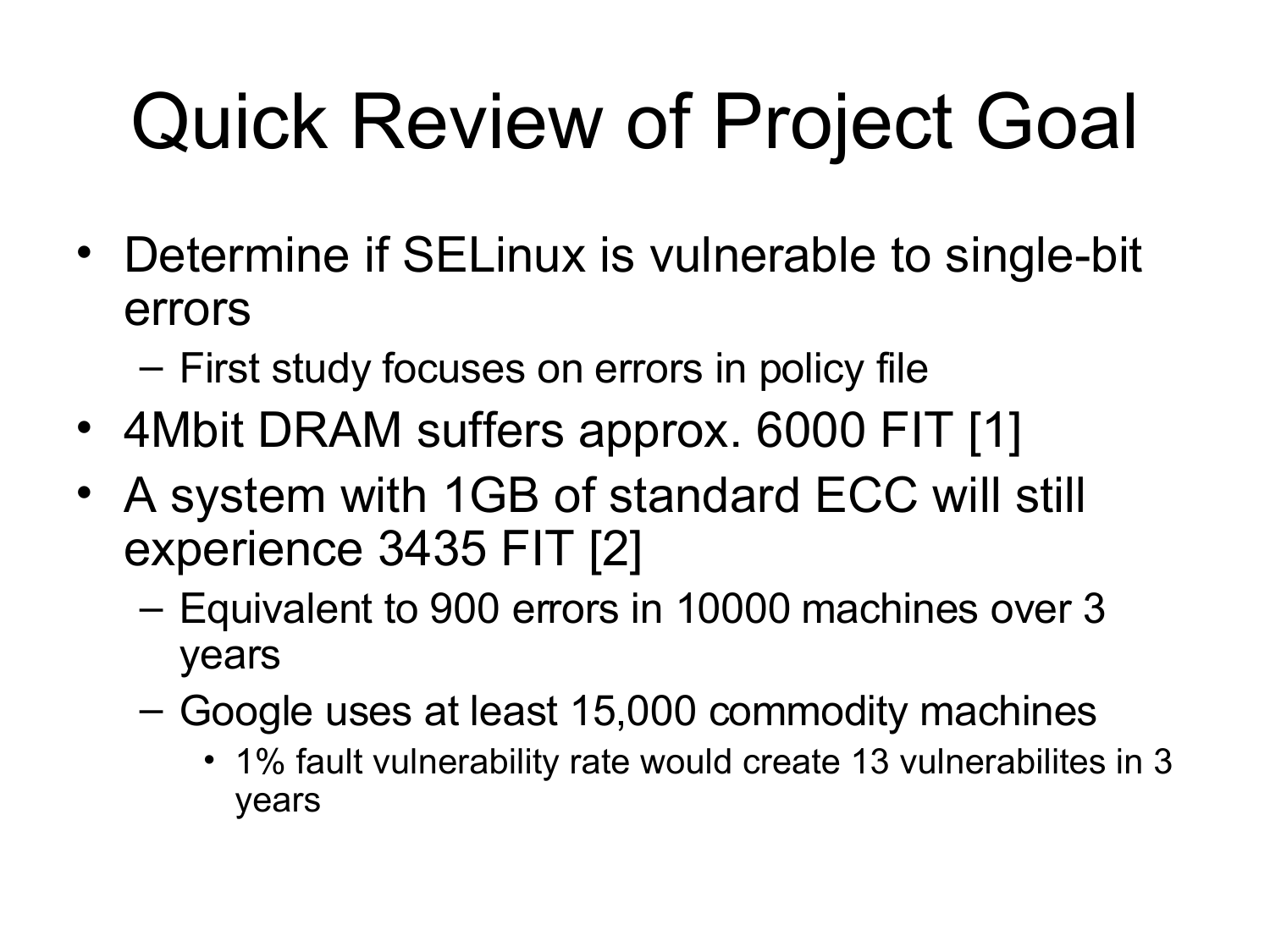# Quick Review of SELinux

- Provides Mandatory Access Controls to Linux through the Linux Security Module framework
	- Regular user/file permission is Discretionary Access Control
		- Owner of file/process can grant permissions to others
		- Root user is all powerful with Discretionary Access **Control**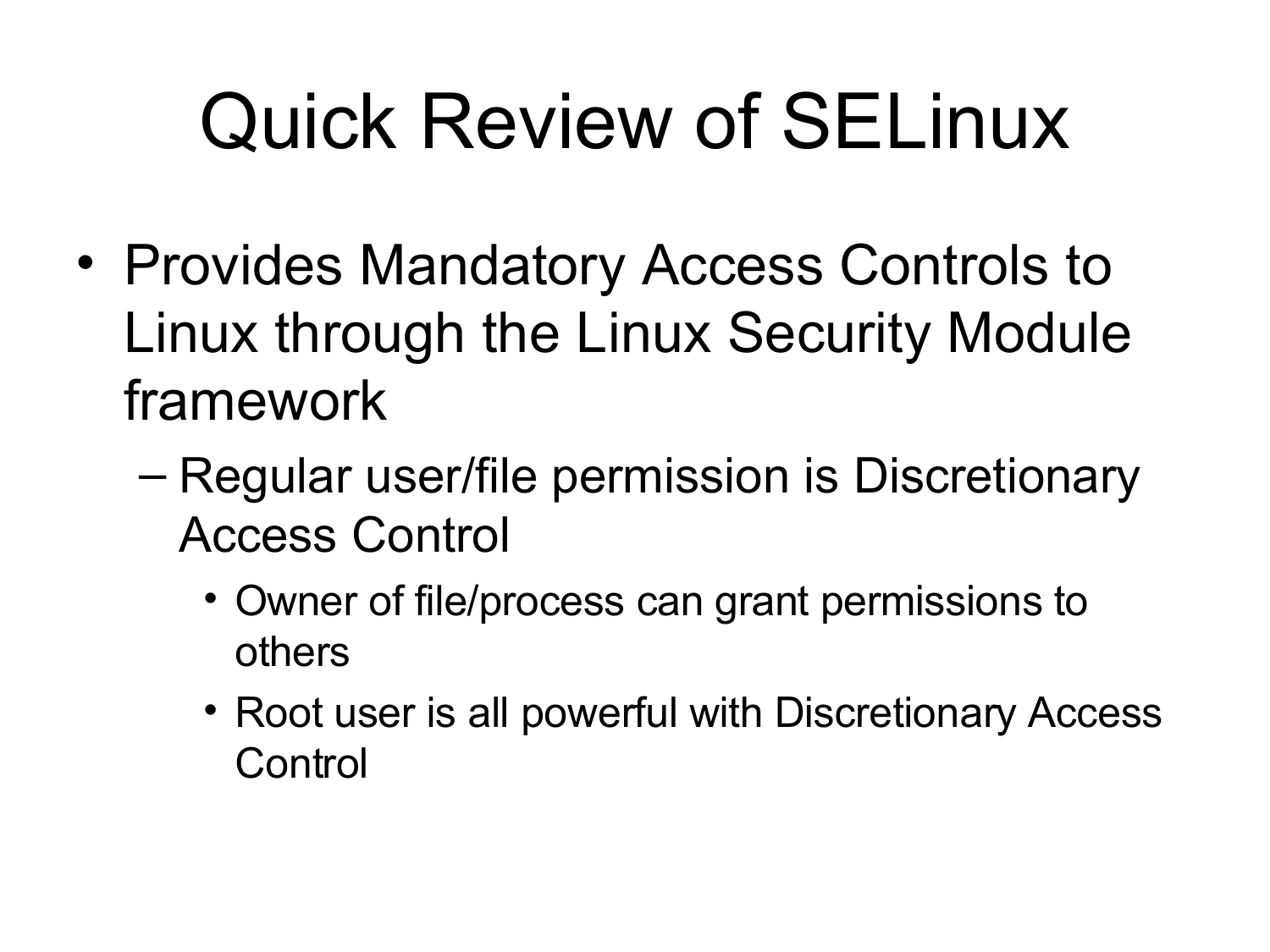#### The New Fault Injector Framework

- Allows for distributed processing
- Simplified Injection Method
- Robust recovery from faults and restarts

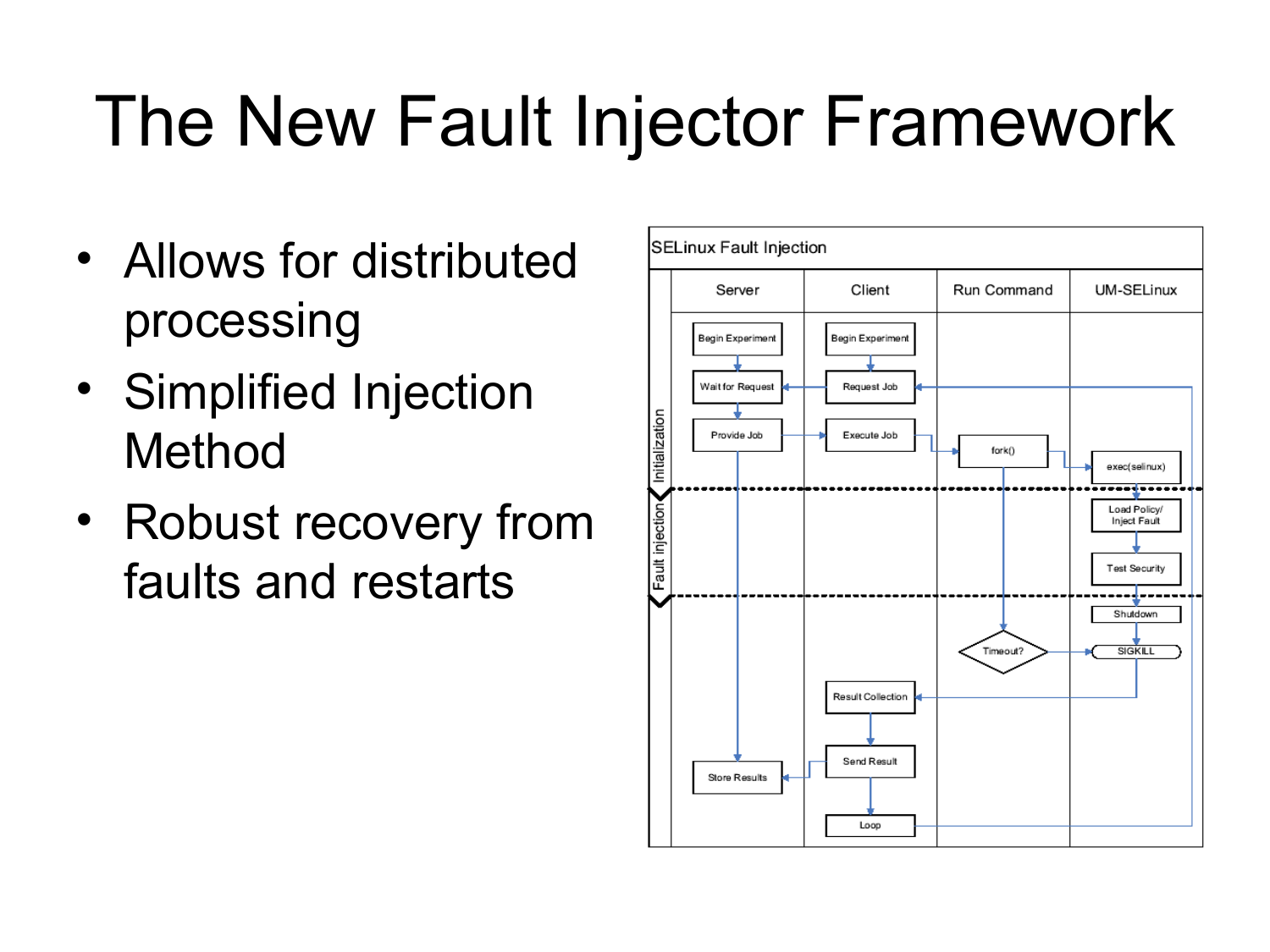# Error Injector Location

- Implemented by added code to selinuxfs.c
- Injects error as the policy is being loaded
- Errors occur before SELinux processing
	- Most directly represents disk faults
	- If the policy loads in can represent many other faults

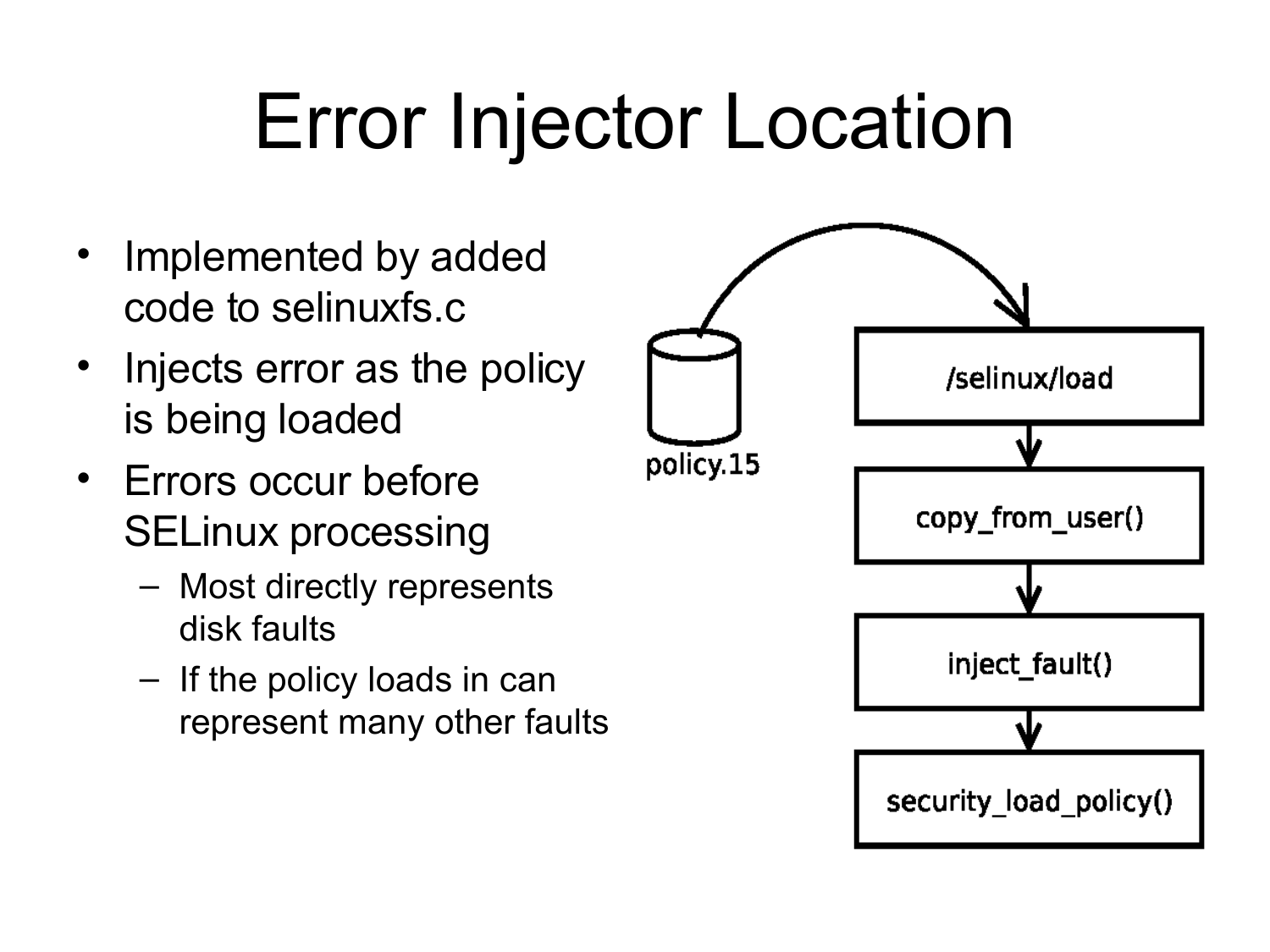# The Test Policy

- Designed to reduce policy size and facilitate easier testing
	- 1 domain (kernel\_t)
	- 1 user (system) / compared to 3 (system, sysadm, user)
	- 301 rules / compared to 19741
	- Specifically allow permissions needed to run, deny everything else
	- File contexts not modified
- The million dollar question...does this represent a real policy?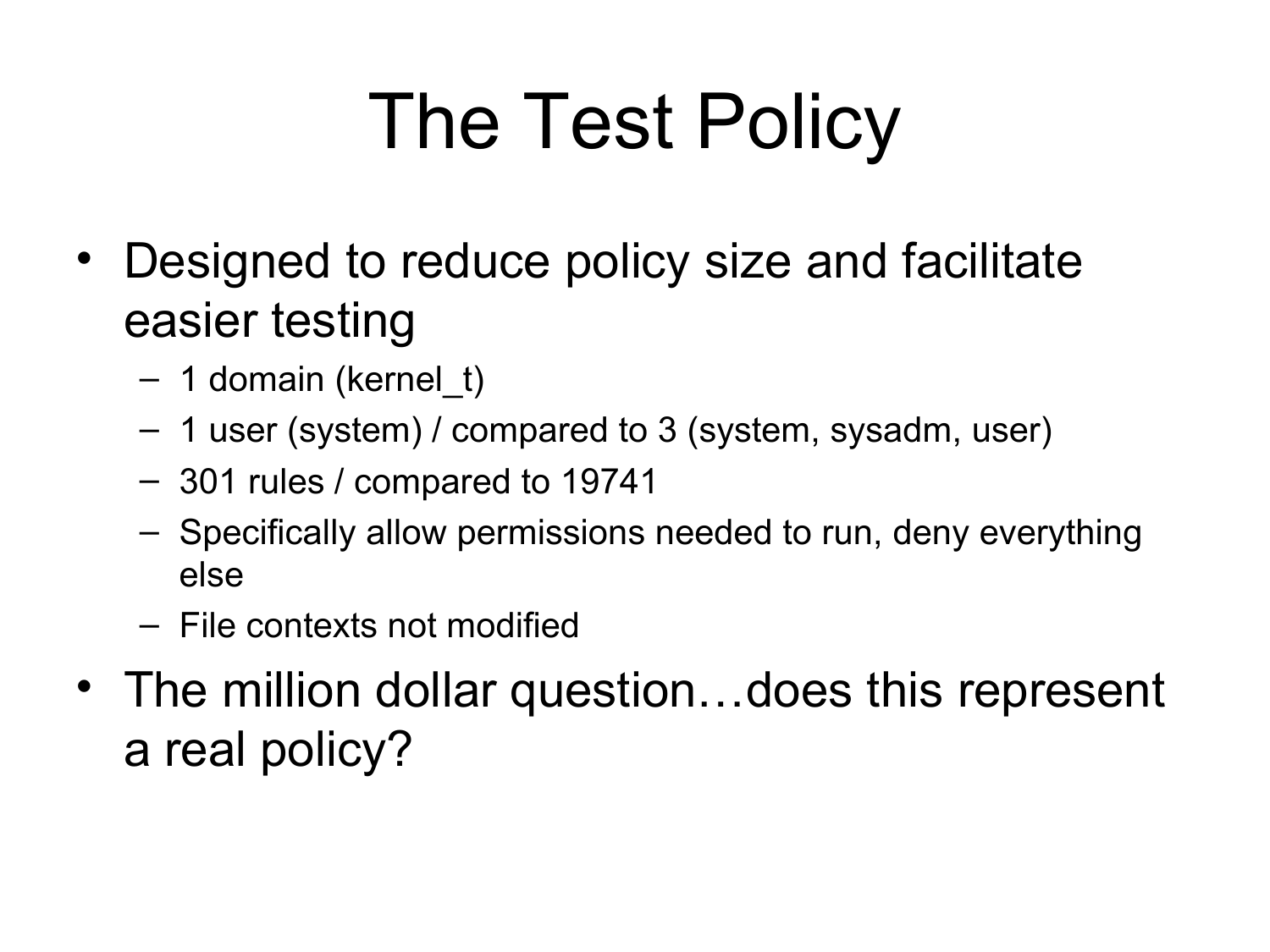### The Short Answer

- Yes
	- Our security tests only concern the target file system, and thus a simple policy is representative of a portion of a complex policy
- and No...
	- A real policy would have far more rules with possible interactions
		- Errors may have a greater effect.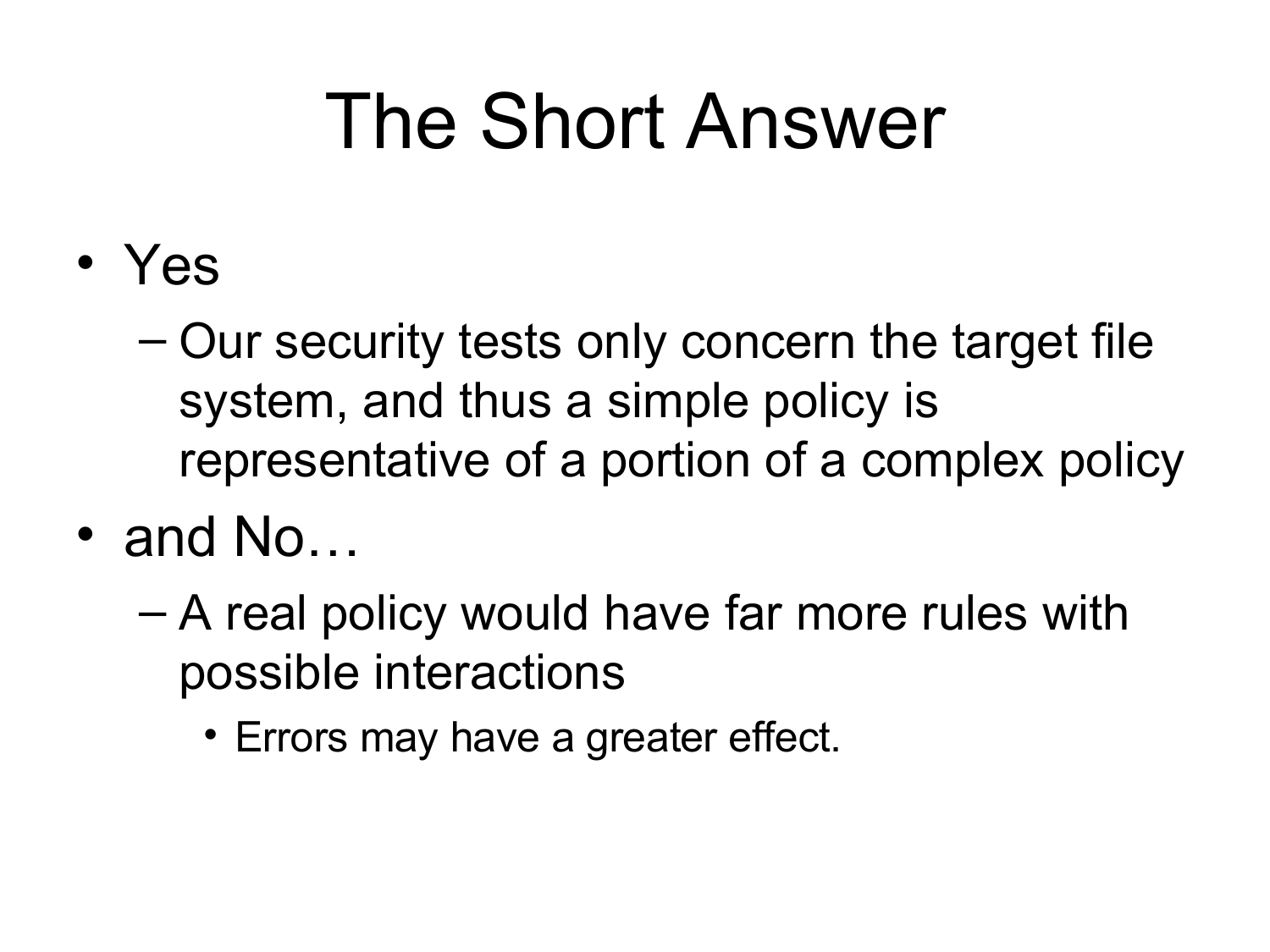## Results

- A majority of the errors had no measured security impact
- Errors that failed policy load may create vulnerabilities if injected after load
	- This is an artifact of our injection method

| <b>Errors That Cause</b><br><b>Vulnerabilities</b>       | 8      |
|----------------------------------------------------------|--------|
| Errors That Had No<br><b>Measured Security</b><br>Impact | 96770  |
| <b>Errors That Failed</b><br><b>Policy Load</b>          | 48040  |
| <b>Total Errors</b><br>Injected                          | 144818 |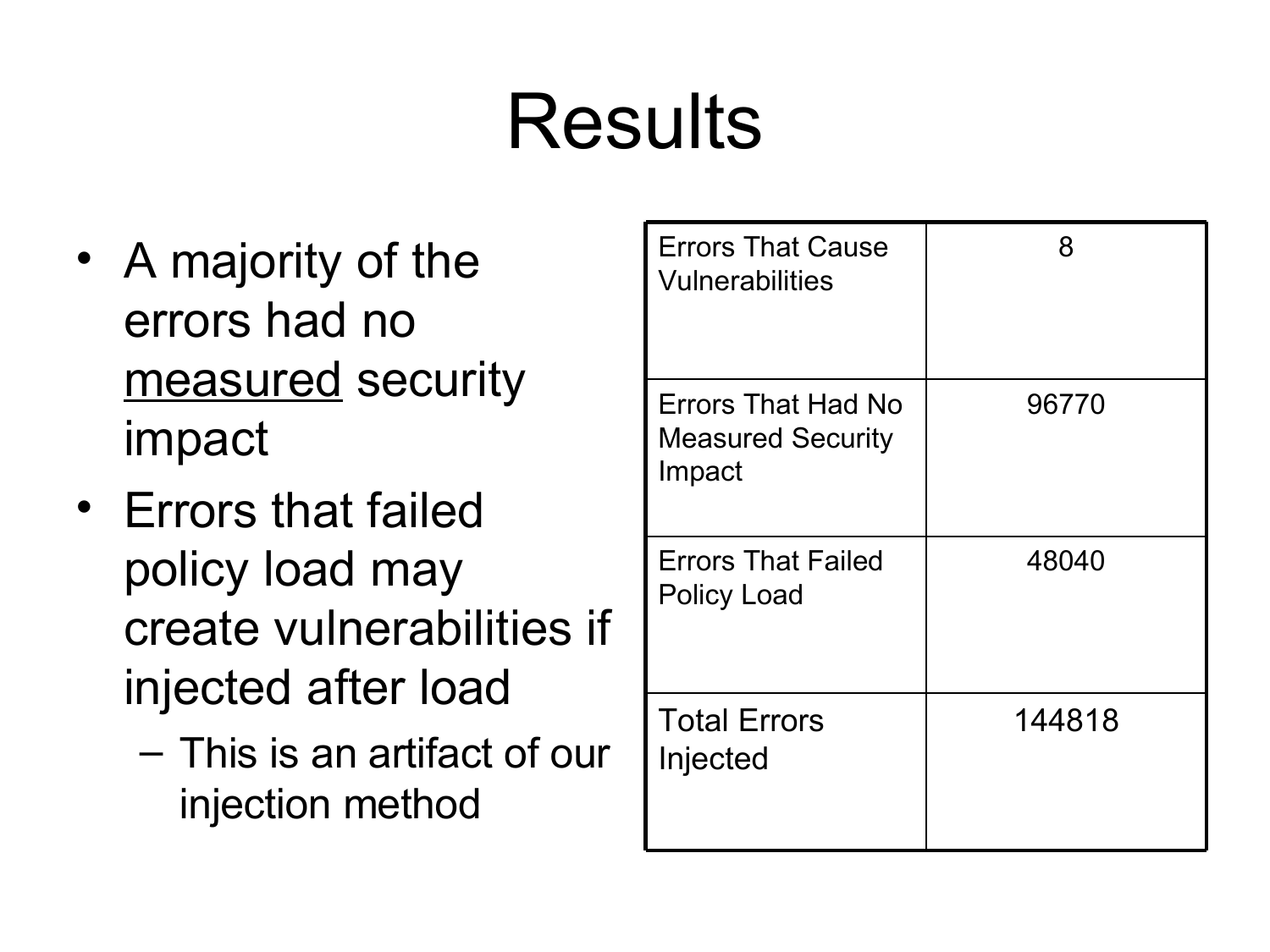# Results (cont.)

- In most cases each vulnerability occurred only once
- Some of the operations actually require multiple permission
	- Our method masked these vulnerabilities
- Read and Execute were accidentally allowed in the fault free policy
	- Injections actually denied read in over 1.3% of the errors

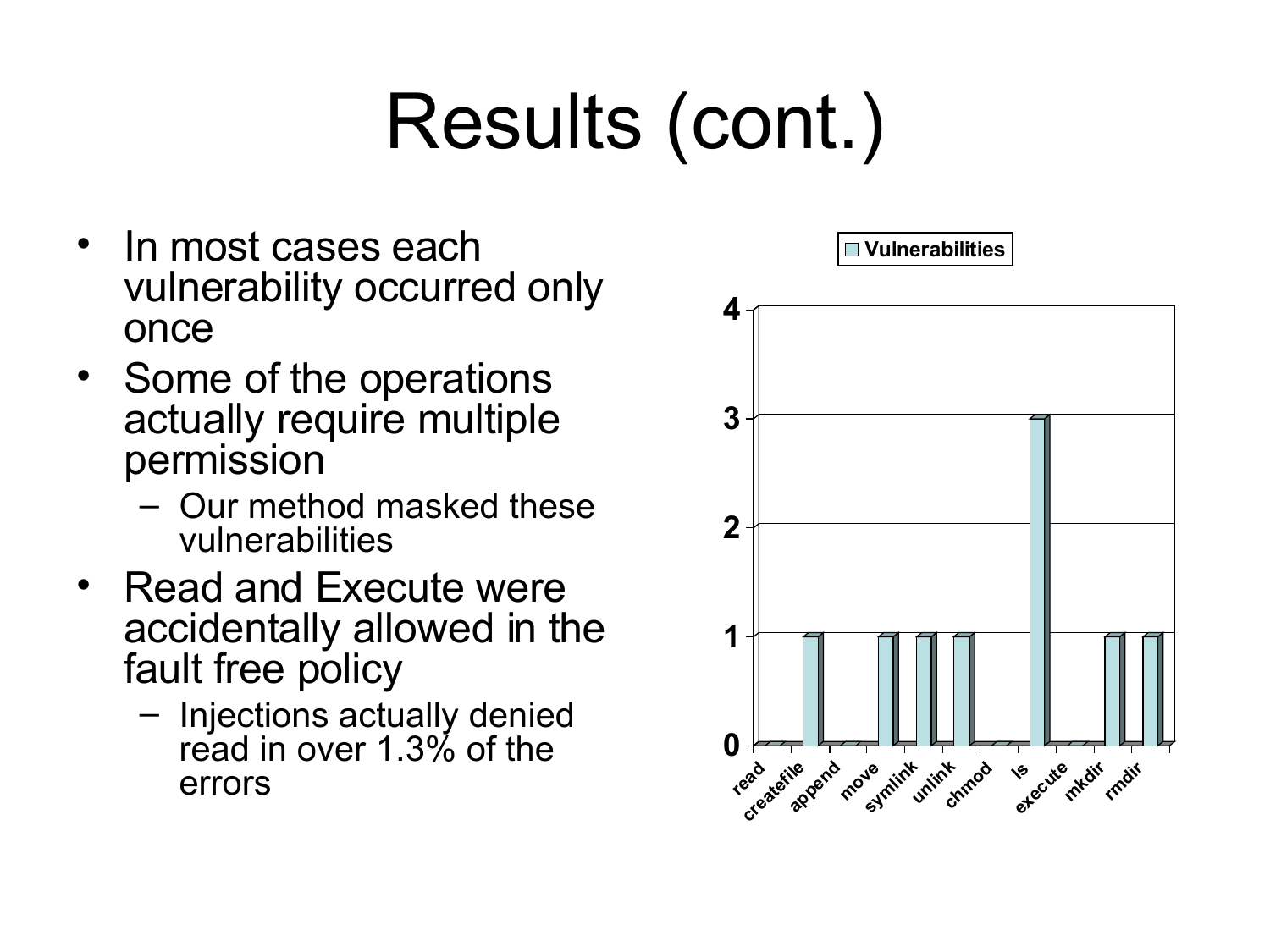## Other Difficulties and Problems

- Every bit was injected with an error, but approx. 3.8% of the runs were lost due to possible UML crashes.
- Memory Leak in UML forced reboot of machine every three hours
- Enabling SELinux auditing would have allowed easier parsing, allowing for a more complete picture.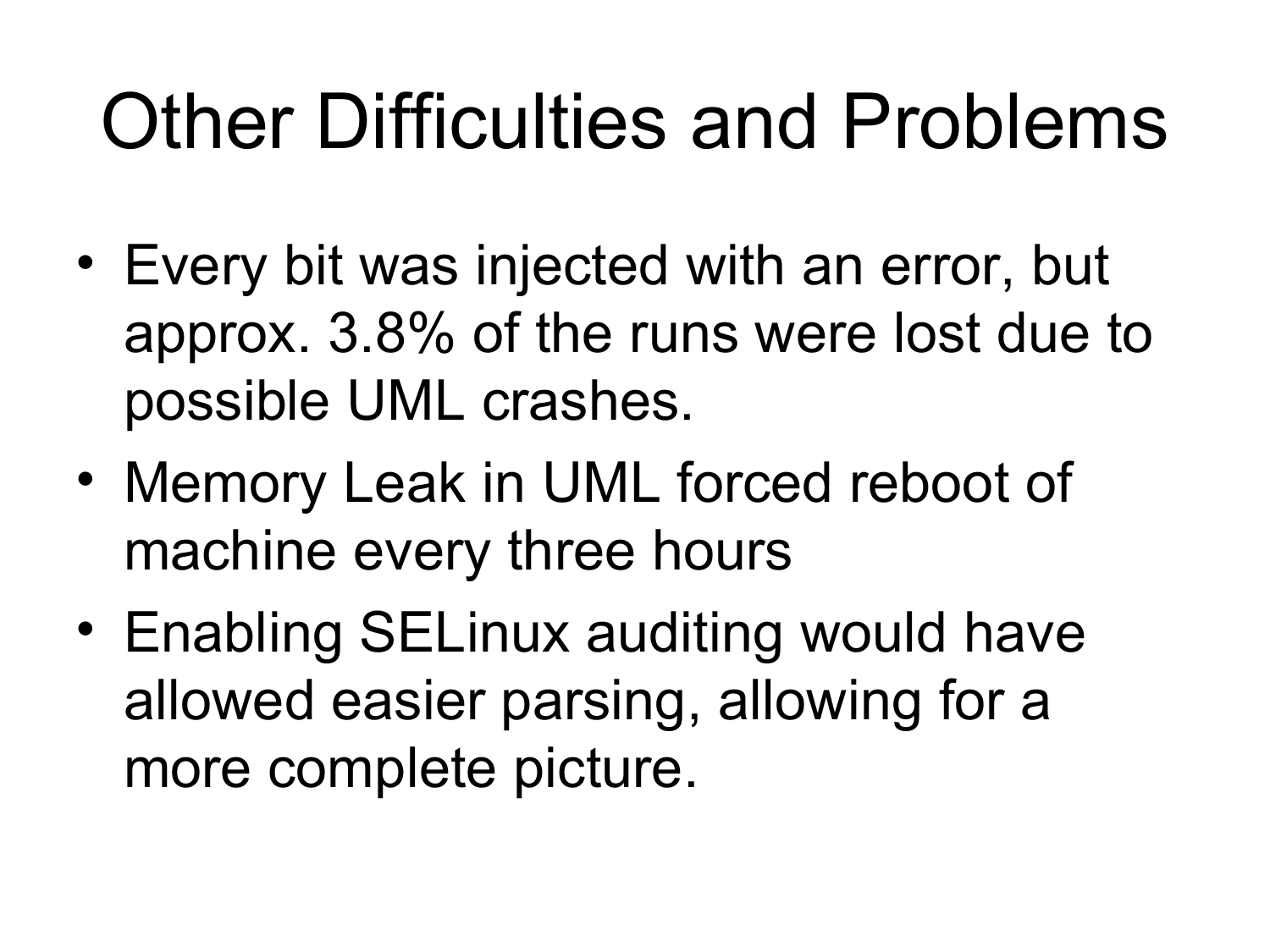### Future Work

- Correct errors in test policy and re-run experiments
- Trace back vulnerabilities to their cause in source code.
- Perform random error injection in a full policy
- Perform error injection into the Text or Data segments using the ptrace interface
- Independent inspection of source code to compare to our experimental study